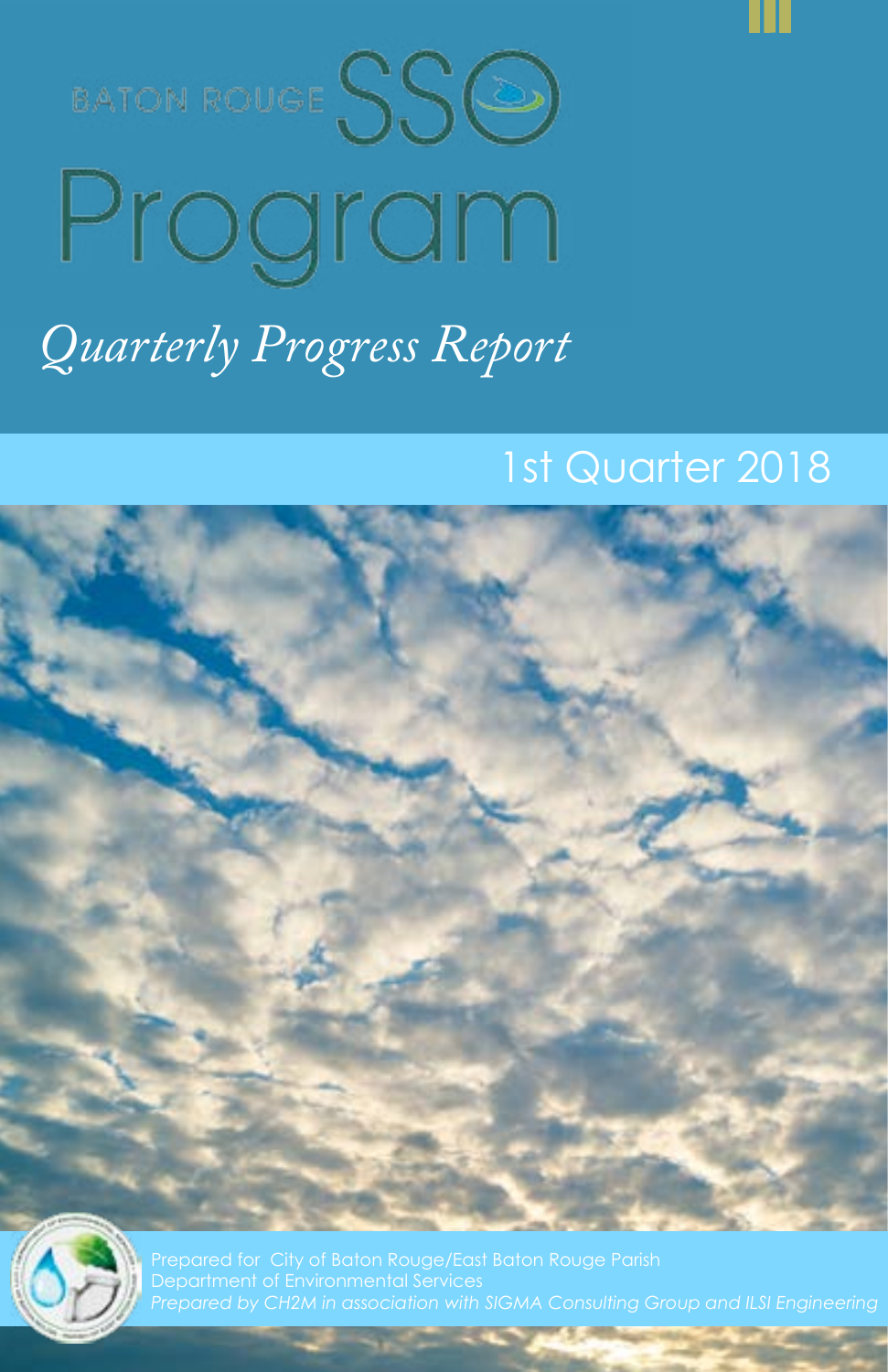

History of the City/Parish Consent Decree *How the SSO Program came to be and next steps*

The City/Parish is under a consent decree, which is a federal mandate that requires a governmental entity address an issue. The City/Parish's consent decree requires the City/Parish to reduce sanitary sewer overflows (SSOs) and to meet the wastewater treatment plant permit limits.

#### **The SSO Program**

To meet these requirements, the City/Parish must first address how to improve its infrastructure. The City/Parish appointed what is now the Department of Environmental Services (DES) to tackle this first step. DES decided to move forward with the SSO Program, which is comprised of 115 projects that, once built, will rehabilitate existing infrastructure, increase the capacity of the sewer system by allowing more wastewater to be transported, and improve the treatment process of the wastewater. The construction of these 115 projects is anticipated to be completed by the end of 2018. The new and improved infrastructure will prepare the city/parish for the next phase.

#### **Next Steps**

Once the SSO Program is completed, the City/Parish will focus on monitoring the system for compliance. To do this, the City/Parish will again rely on the DES, which will spearhead continuing to eliminate cross

connections, report unauthorized discharges, conduct sample gathering, and monitor the system.

DES has appointed a new director, Richard Speer P.E., to lead this effort and guide the department through its other responsibilities. Mr. Speer recently served as

vice president of the Baton Rouge office of AECOM, a multinational engineering firm. Mr. Speer is focused on completion of construction and fulfillment of the requirements of the Consent Decree as we enter the final stages of the SSO Program.

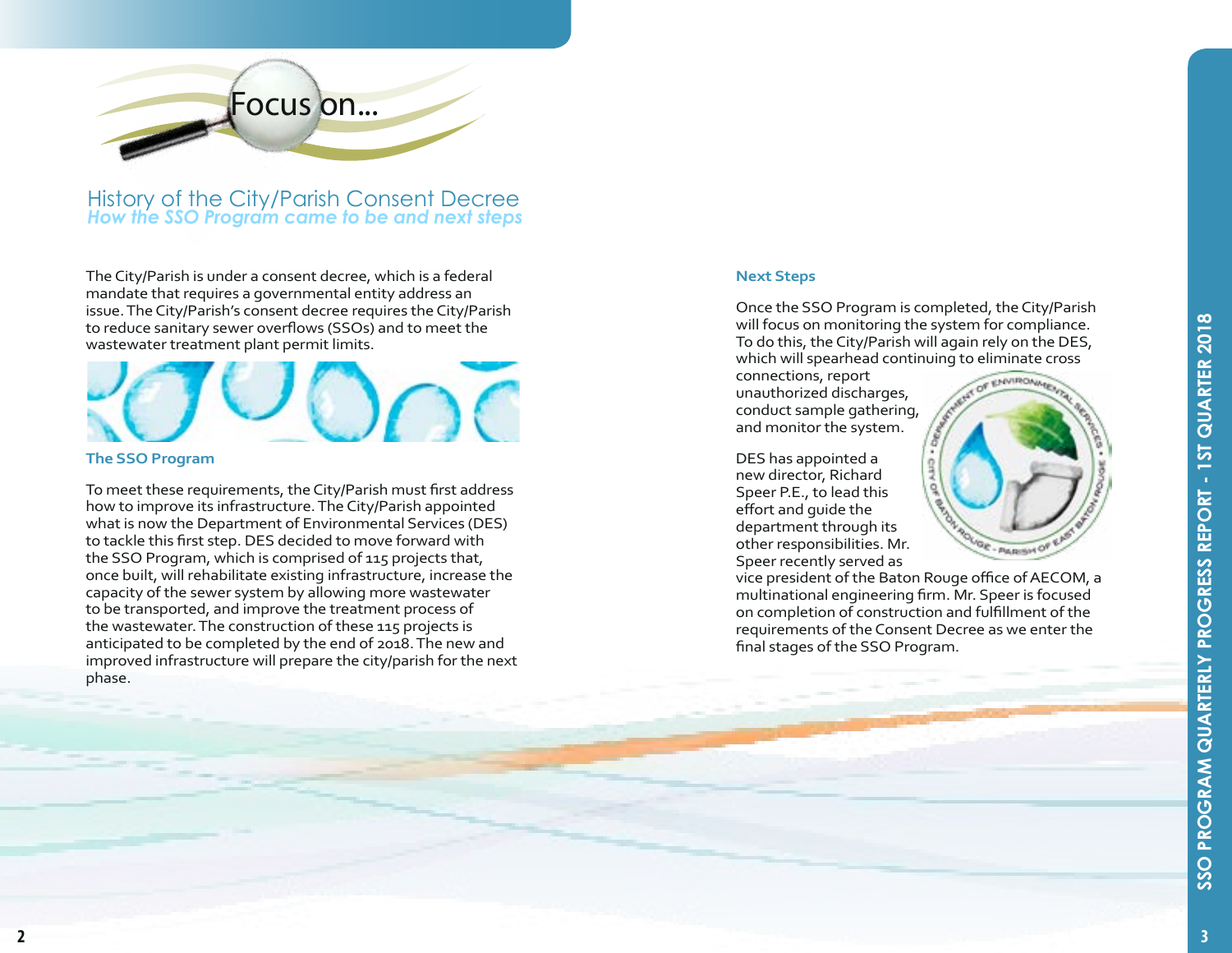# ACTIVE PROJECTS

| <b>Construction Project Information</b> |                                                                                    |             |                                         | <b>Consultant / Contractor</b>                                             |                            |                        | <b>Schedule Information</b> |          |                                                |
|-----------------------------------------|------------------------------------------------------------------------------------|-------------|-----------------------------------------|----------------------------------------------------------------------------|----------------------------|------------------------|-----------------------------|----------|------------------------------------------------|
| #                                       | <b>Name</b>                                                                        | <b>Type</b> | <b>DES</b><br>Project #                 | <b>Design</b><br><b>Consultant</b>                                         | Const<br><b>Contractor</b> | Const<br>Contract      | <b>Start</b>                | for Bids | <b>Advertise Ant. Funct</b><br><b>Complete</b> |
|                                         | Airline Hwy Pipeline PhB                                                           | Capacity    | 10-GS-MS-007B Stantec                   |                                                                            | Eutaw                      | \$14,232,168           | 1/30/09                     | 9/11/15  | 5/1/18                                         |
|                                         | 2 Hooper Rd Pump Stations Improvements                                             | Capacity    | 10-PS-MS-0048 Stanley                   |                                                                            | Wharton-Smith              | \$13,093,953           | 5/3/10                      | 5/6/16   | 6/30/18                                        |
|                                         | 3 Lovett Rd-Greenwell Springs Rd SAU                                               | Capacity    |                                         | 10-FM-MS-0049 SJB/Owen & White                                             | <b>Grady Crawford</b>      | \$13,755,721           | 5/3/10                      | 8/26/16  | 7/18/18                                        |
|                                         | 4 Joor Rd-Greenwell Springs Rd SAU                                                 | Capacity    |                                         | <b>TRC</b> Engineers/<br>11-FM-MS-0023 Digital Eng.&Imaging Grady Crawford |                            | \$6,300,680            | 4/18/11                     | 9/2/16   | 7/25/18                                        |
|                                         | 5 MPSs-Hwy 61-Plank Rd                                                             | Capacity    | 11-PS-MS-0035                           | <b>GEC</b>                                                                 | Wharton-Smith              | \$4,791,000            | 9/26/11                     | 5/13/16  | 7/15/18                                        |
|                                         | 6 NWWTP Odor Control & Sodium Hypochlorite Master Plan   13-TP-MS-047A   CDM Smith |             |                                         |                                                                            | M. R. Pittman              | \$9,990,000            | $\sim$                      | 12/23/16 | 6/8/18                                         |
| $\overline{7}$                          | NWWTP Sustainability Improvements                                                  |             | Master Plan   13-TP-MS-0045             | <b>Buchart-Horn</b>                                                        | Wharton-Smith              | \$7,185,461            |                             | 9/16/16  | 5/13/18                                        |
|                                         | 8 Flannery Rd-Florida Blvd Area Rehab (Ph2)                                        | Rehab       |                                         | 14-AR-MS-0034 Rehab Pgm Team                                               | Allen & LeBlanc            | \$3,796,137            | 6/30/14                     | 1/20/17  | 6/26/18                                        |
|                                         | 9 MPSs-Prescott Rd-Greenwell Springs Rd                                            | Capacity    | 11-PS-MS-0034                           | <b>MWH</b>                                                                 | McInnis Bros.              | \$7,415,338            | 9/19/11                     | 10/28/16 | 11/15/18                                       |
|                                         | 10 Florida Blvd PSs Improvements                                                   | Capacity    | 11-PS-MS-0003                           | Brown & Caldwell                                                           | Wharton-Smith              | $$19,996,246$  1/28/11 |                             | 7/15/16  | 10/15/18                                       |
|                                         | 11 SCADA Master Plan                                                               |             | Master Plan   12-PS-MS-0021             | Pgm Mgmt Team                                                              | <b>Tesco Controls</b>      | \$17,347,171           | 5/13/13                     | 6/8/12   | 11/30/18                                       |
|                                         | 12 NWWTP General Electrical Rehab                                                  |             | Master Plan   13-TP-MS-047B             | <b>CDM Smith</b>                                                           | E. P. Breaux               | \$9,989,000            | $\overline{\phantom{a}}$    | 2/24/17  | 12/15/18                                       |
|                                         | 13 N 38th St-Gus Young Ave Area Rehab                                              | Rehab       |                                         | 14-AR-MS-0035 Rehab Pam Team                                               | Magnolia                   | \$2,966,557            | 8/29/14                     | 3/31/17  | 6/30/18                                        |
|                                         | 14 NWWTP Pretreatment & Grit Removal Rehab Master Plan  13-TP-MS-047D              |             |                                         | <b>CDM Smith</b>                                                           | WSI                        | \$7,116,000            | $\overline{\phantom{a}}$    | 4/14/17  | 11/21/18                                       |
|                                         | l 15 NWWTP Plantwide & Master SCADA                                                |             | Master Plan   13-TP-MS-047C   CDM Smith |                                                                            | QDS                        | \$2,290,000            |                             |          | 12/20/18                                       |
|                                         | 16 NWWTP Standby Generator                                                         |             | Master Plan   13-TP-MS-045E   CDM Smith |                                                                            | <b>State Contract</b>      | \$2,000,000            |                             |          | 6/30/18                                        |
|                                         | <b>16 Total Projects Under Construction</b>                                        |             |                                         |                                                                            |                            |                        |                             |          |                                                |

| <b>Design Project Information</b> |  |                                                                                           |      | <b>Consultant</b>    |                                    | <b>Schedule</b>                       |              |                 |                                                |
|-----------------------------------|--|-------------------------------------------------------------------------------------------|------|----------------------|------------------------------------|---------------------------------------|--------------|-----------------|------------------------------------------------|
|                                   |  | Name:                                                                                     | Tvpe | <b>DES Project #</b> | <b>Design</b><br><b>Consultant</b> | <b>Total Const</b><br><b>Contract</b> | <b>Start</b> | <b>for Bids</b> | <b>Advertise Ant. Functionally</b><br>Complete |
|                                   |  | 1   North WWTP Master Plan Landscape Buffer  Master Plan  13-TP-MS-001C   Eduardo Jenkins |      |                      |                                    | \$600,000                             | 3/5/13       | 4/30/18         | 12/15/2018                                     |
|                                   |  | <b>Total Projects In Design</b>                                                           |      |                      |                                    | \$600,000                             |              |                 |                                                |

Call 225.588.5678 with any construction related questions.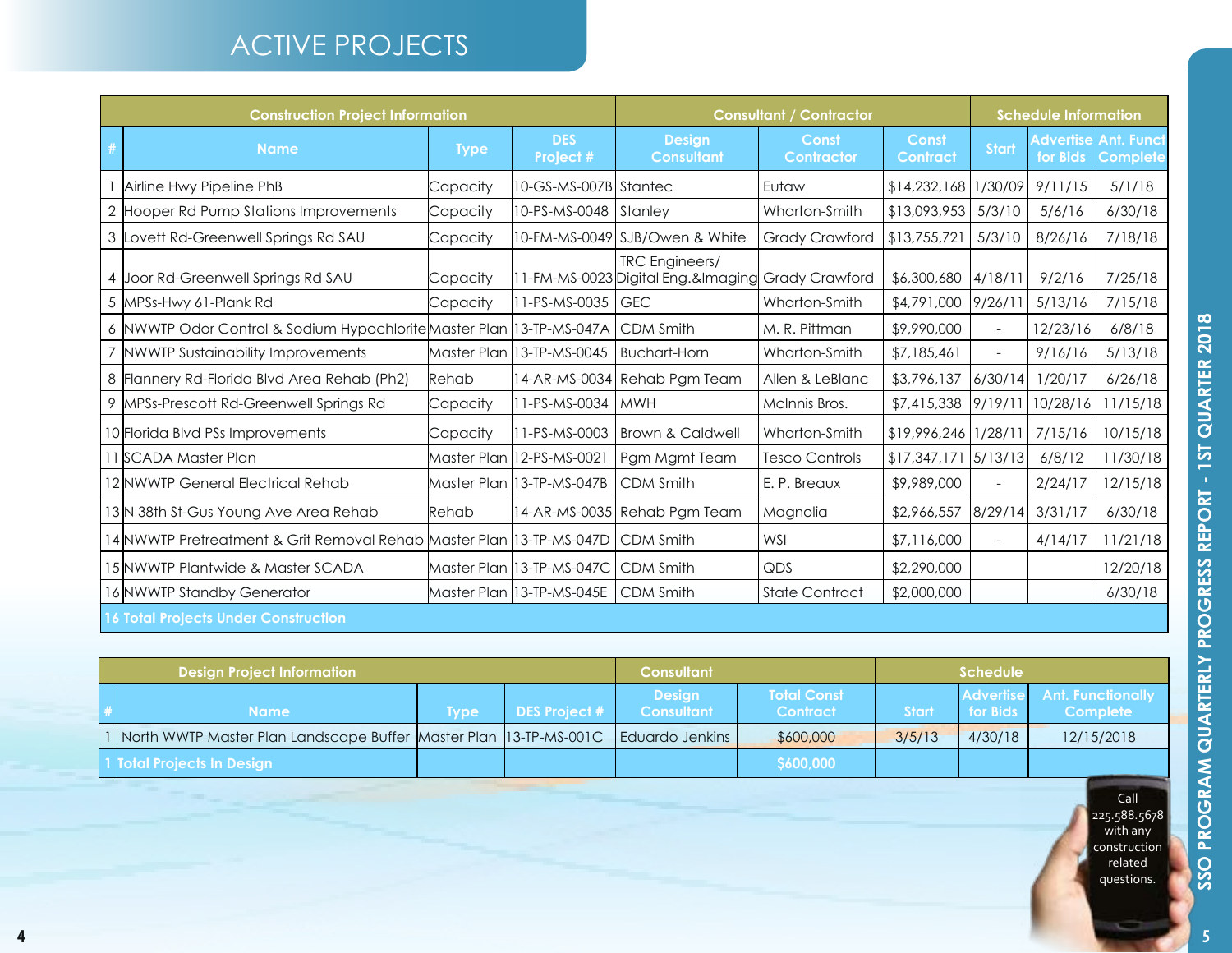# **COMPLETED PROJECTS**

#### **Completed Projects**

98 Program projects have been completed for a construction value of nearly \$1.1 billion, reducing SSOs across the City/Parish. This means that 99% of projects are either completed or under construction.

The map at right shows completed projects in blue and remaining project work in red. As the projects reach completion, the remaining work will result in a functional reduction of SSOs.

Upon completion on the SSO Program's 115 projects, the system will:

- have more than 500 pump stations in operation to pump wastewater to  $\bullet$ treatment plants
- have two wastewater treatment plants to treat wastewater so that it may  $\bullet$ safely be reintroduced to the water system
- have nearly 2,000 miles of separate gravity and pressure sewer systems  $\bullet$
- have more than 28,000 inspected and rehabilitated manholes
- have ground storage facilities to store 120 million gallons of wastewater  $\bullet$ awaiting processing
- feature odor control buffers and systems to reduce smells  $\bullet$
- feature improved aesthetics of sewer infrastructure through new fencing
- have a standby power system at all pump station sites
- have a computerized monitoring system (Supervisory Control and Data  $\bullet$ Acquisition - SCADA) to help monitor the system 24 hours a day, 7 days a week